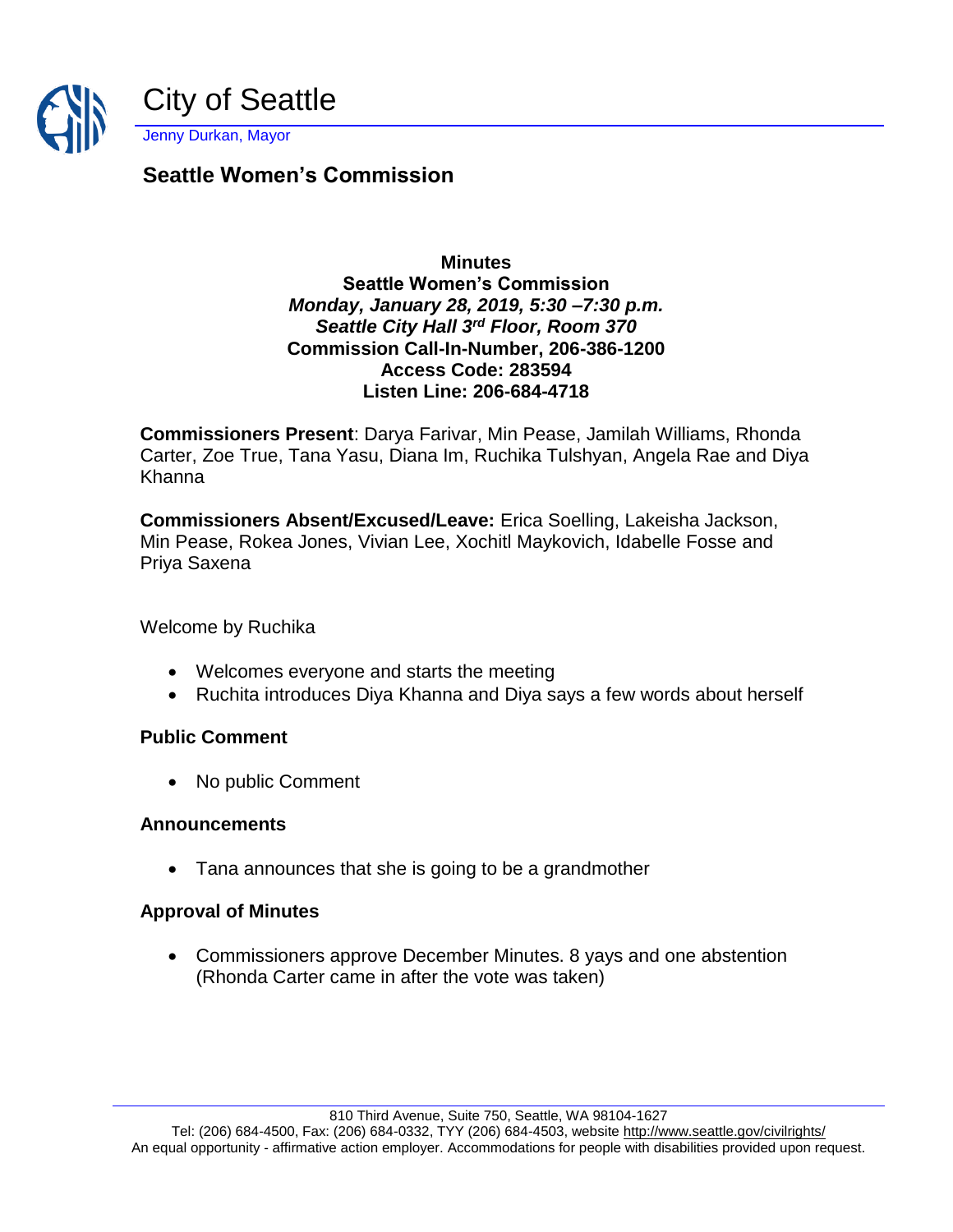**Guest Speaker: Jacquelynn Loos**, Outreach Coordinator, Real Escape from the Sex Trade (REST)

Tana introduces Jacquelynn Loos and shares her story and work she is doing at REST and passes out some informational material about their program. Erik Gray also from REST announces that they are putting forth legislation to have Human Trafficking as a protected class.

REST website Iwantrest.com

## **Guest Speaker Byram Simpson**, YouthCare

Angela Rae introduces Byram Simpson and he gives an overview of YouthCare Speaks on

- Ending Human Trafficking
- Help youth do what they want to do
- YouthCare hotline referrals for youth
- Safe Place hotline referrals for youth under age 18
- They have trained professionals to assist youth
- YouthCare has about 30 resources/services
- 18-24 access drop-in shelters
- 211 is the number to call access help and their website youthcare.org
- YouthCare started in the 1970's (42 years in business)

#### Q&A

**Guest Speaker Megan Bruneau**, Seattle Police Department, Office of Victims of Crime/Labor laws

Talks on the following topic:

• Shares the work that she is doing at the Seattle Police Departments "Office of Victims of Crime/Labor Laws" and what work and measures they are taking to combat crime to these vulnerable populations

Q&A

Zoe True, Commissioner presents proposal to support for a research project around domestic violence and gun violence with the UW and Judy Lin, KC Bar Association and shares the following about the program

- Collaborate with UW Eastside Campus they agree to help with research
- 10-week program where everyone can propose a project idea
- Application is due in February and Zoe agrees to lead the project and hopes the Commission is onboard to using the Seattle Women's Commission name on this project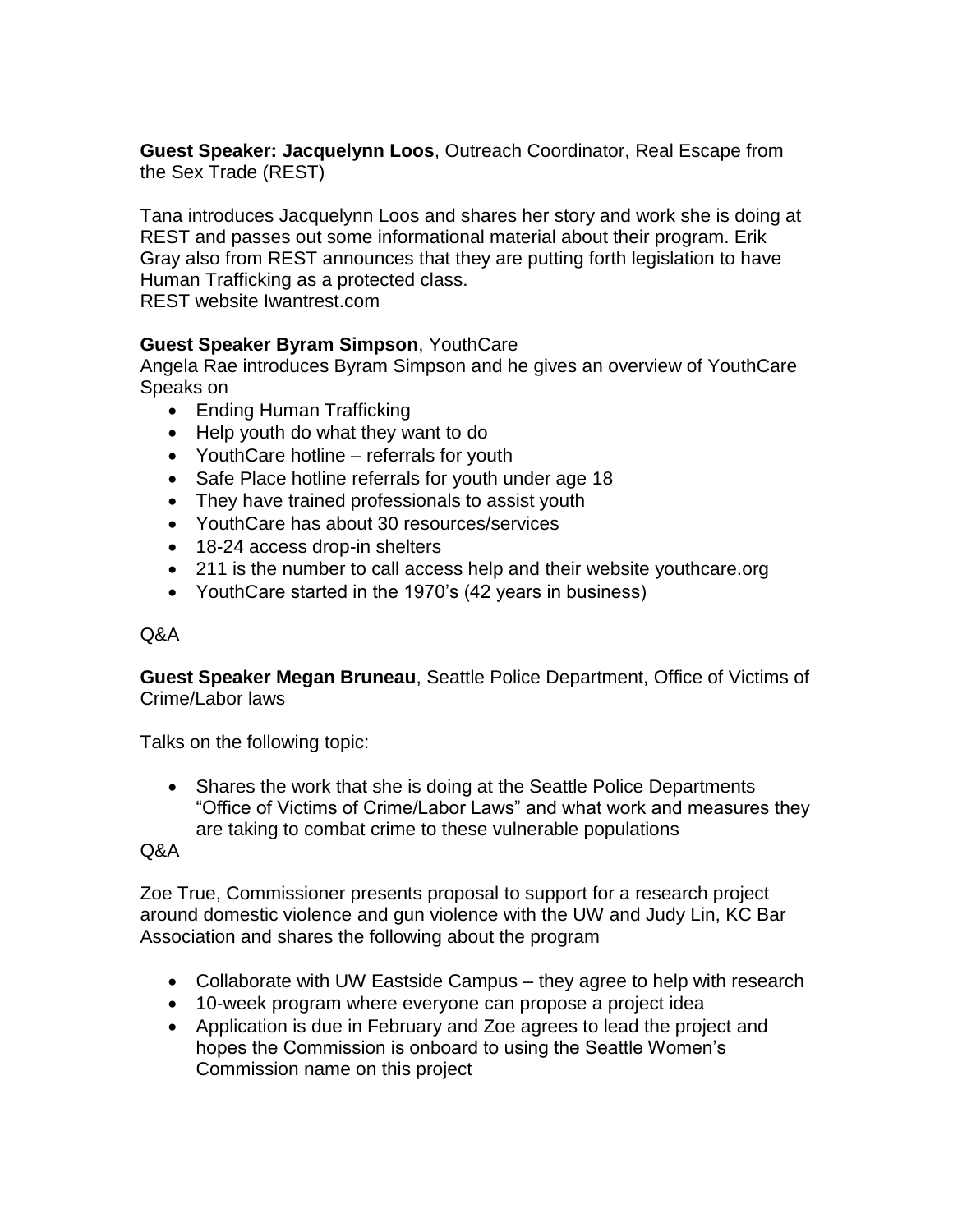• This topic has been of interest to the Commission for a long time and with this project, could finally collect domestic violence/gun violence data on these issues

#### $\triangle A$

Zoe makes a motion that the Commission approve her to write the application about domestic violence and gun violence with the KC Bar Association, seconded by Diana and unanimously approved.

#### **Finalize 2019 Work Plan**

Zoe makes an amendment to change her section Vote to finalize the 2019 workplan after updates and corrections are made.

#### **Subcommittee Reports**

## **(Ruchita- DV report add here)**

Community Health and Wellness -Darya

- Discusses the many activities around National Slavery and Human Trafficking month
- Denim Day 20 years old and held on Wednesday, April 24, 2019. Shares the story around Denim Day where a lady was sexually assaulted, and the judge didn't believe her saying her jeans were so tight that she had to have taken them off herself. The next day women all wore tight jeans.
- Asks for Commissioners that would like to help plan an event around Denim Day to contact her
- Tana and Erik Gray went on a radio station and talked about human trafficking and slavery. The live stream link will be sent out to everyone.
- Attended the second round of the new eviction process. Voted up and went on the Seattle Chanel to endorse and approve. Property owners were soliciting renters to having sex, so they are not evicted.

Economic and Educational Opportunities

• No report

#### **Equitable Development**

• Equitable Development